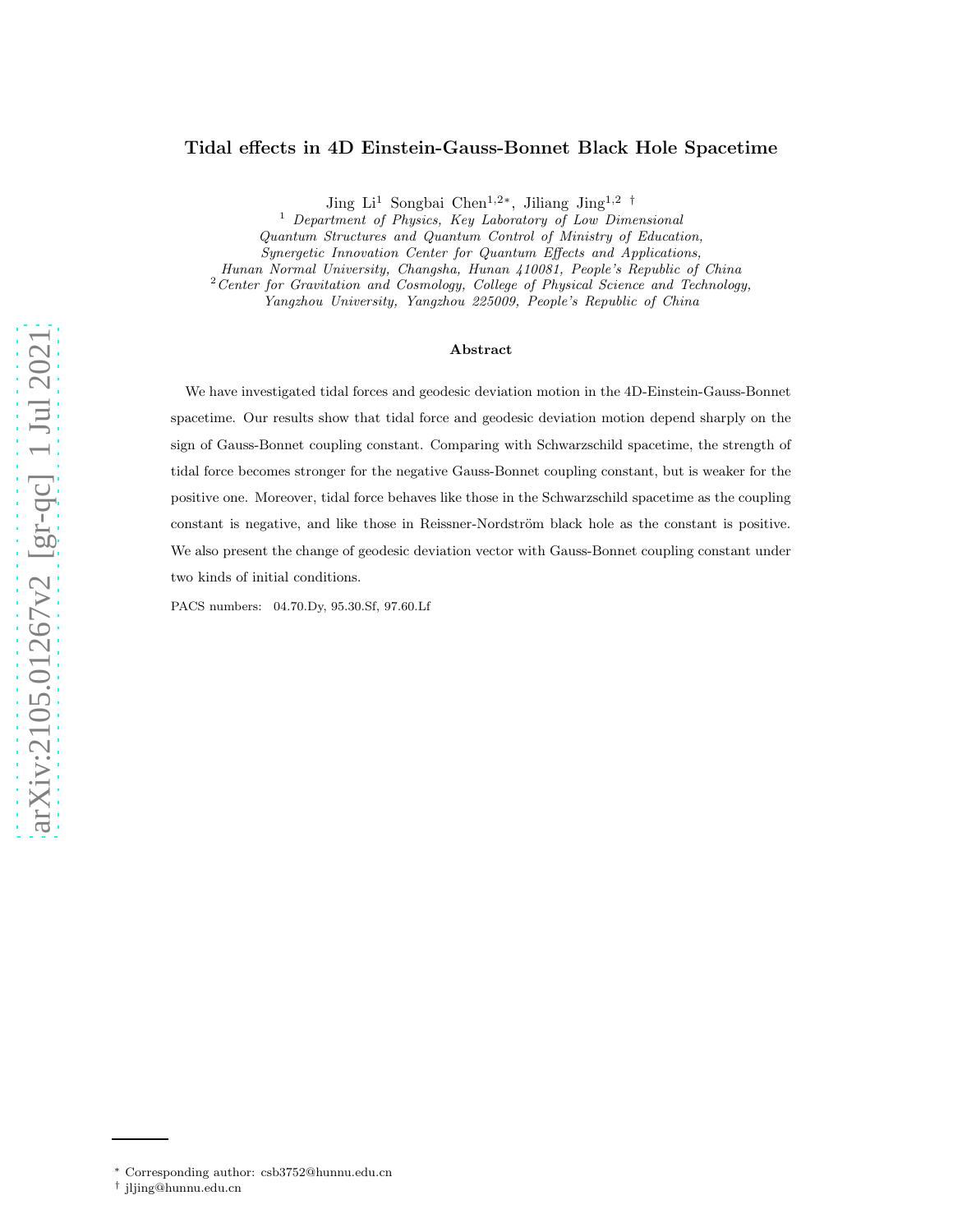#### I. INTRODUCTION

A broad area of alternative theories of gravity have been proposed to add extra higher curvature corrections to Einstein's general relativity. Gauss-Bonnet gravity is such a higher correction theory where the curvature correction is precisely given by the so-called Gauss-Bonnet term, which is a combination of quadratic curvature terms. Generally, the Gauss-Bonnet term in the four dimensional spacetime is a total derivative and then it does not contribute to the equations of motion. However, through multiplying the higher dimensional Gauss-Bonnet term by the factor  $1/(D-4)$ , Glavan *et al* [\[1](#page-10-0)] recently find that the original disappeared Gauss-Bonnet contributions in the four dimensional spacetimes now present finite nontrivial effects due to the interaction with the divergent factor  $1/(D-4)$ . By solving the corresponding equation of motion, they obtain some new spherically symmetric black hole solutions in the 4D Einstein-Gauss-Bonnet Gravity. The physical properties and the novel observable effects for these black hole solutions have been explored in refs.[\[2](#page-10-1)[–9\]](#page-11-0). However, there are also some criticisms on this theory of Gravity  $[10-14]$ . Especially, the original suggestion in  $[1]$  is found to be in contradiction with the Lovelock theory, and the regularization scheme [\[1\]](#page-10-0) does not produce the four dimensional theory of gravity [\[15\]](#page-11-3). Another "regularized" version of the 4D Einstein-Gauss-Bonnet gravity proposed in [\[16](#page-11-4), [17\]](#page-11-5), which can be described effectively by a particular subclass of the Horndeski theory, contains an additional dynamical scalar field but lacks the quadratic kinetic term and thus gives rise to the infinite strong coupling problem [\[18,](#page-11-6) [19\]](#page-11-7). Recently, with the Arnowitt-Deser-Misner (ADM) decomposition, a well-defined theory is proposed to serve as a consistent realization of the 4D Einstein-Gauss-Bonnet gravity with two dynamical degrees of freedom but breaking the temporal diffeomorphism invariance [20]. Luckily, the black hole solution obtained by the naive regularization [\[1\]](#page-10-0) also is found to be an exact solution in this full theory [20]. Therefore, it is very safe to consider test fields in the background of these black holes using the same regularization scheme. Along this spirit, the Einstein-Gauss-Bonnet gravity in the 4D spacetime has been investigated extensively on various aspects [\[21](#page-11-8)[–47\]](#page-12-0).

Tidal phenomena are common in our Universe and tidal forces play an important role in astrophysical context such as tidal disruption events. It is well known that tidal force is caused by a difference in the strength of gravity between two points, which yields shape deformation of a body in gravitational field. In a Schwarzschild spacetime, a body falling towards the event horizon gets stretched in the radial direction and compressed in the angular one  $[48–51]$ . In Reissner-Nordström spacetime  $[52, 53]$  $[52, 53]$ , it is found that the tidal effect depends on the charge-to-mass ratio of the black hole and the position of the body. Moreover, the radial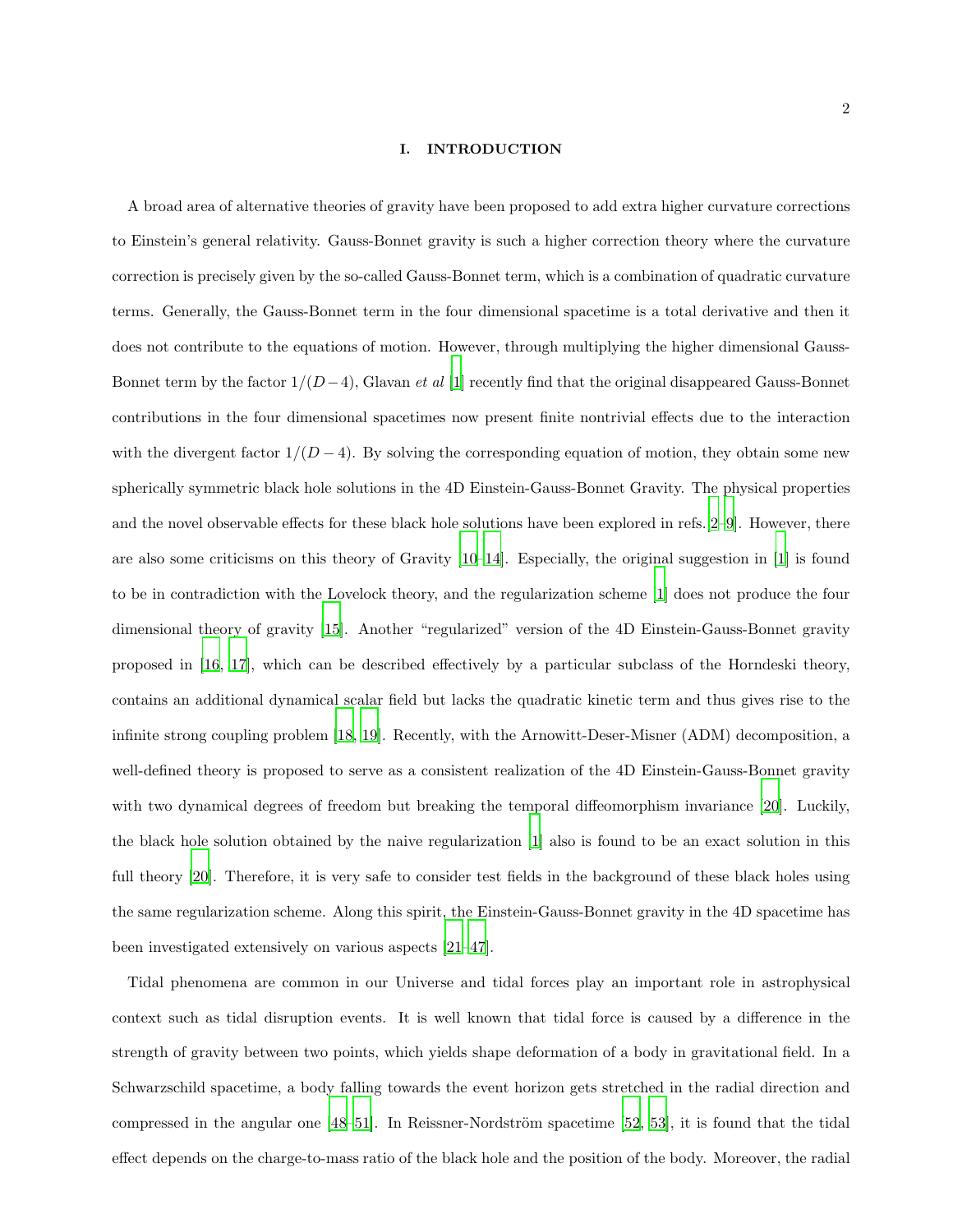or angular component of the tidal force changes its sign as the body falls towards to the center of black hole. The tidal forces have been investigated in some other spherically symmetric spacetimes including regular black holes [\[54](#page-13-0), [55\]](#page-13-1), Kiselev black holes [\[56](#page-13-2)], and naked singularity [57]. The study also shows [\[58\]](#page-13-3) that a star in ergosphere of a rotating black hole can be broken up due to tidal interaction and then emits subsequently a jet composed of the debris, which could provide a potential mechanism for the jets production in black hole spacetime. Subsequently, the investigation of tidal effects have also been performed in various black holes [\[59](#page-13-4)[–64\]](#page-13-5). The main purpose of this paper is to study the tidal effects in the 4D-Einstein-Gauss-Bonnet black hole spacetime and to probe how the Gauss-Bonnet coupling constant affect tidal forces and the motion of geodesic deviation vector in the four dimensional spacetime.

The paper is organized as follows: In Sec.II, we briefly review the 4D-Einstein-Gauss-Bonnet black hole and the geodesics equation. In Sec.III, we investigate tidal forces on a body falling free along radial direction in the 4D Einstein-Gauss-Bonnet black hole spacetime. Finally, we end the paper with a summary.

## II. GEODESICS IN 4D-EINSTEIN-GAUSS-BONNET BLACK HOLE SPACETIME

Let us now to review briefly the 4D static Einstein-Gauss-Bonnet black hole solution obtained in [\[1\]](#page-10-0). The usual Einstein-Gauss-Bonnet gravity action in  $D$  dimensional spacetime can be expressed as

$$
S = -\frac{1}{16\pi G} \int d^D x \sqrt{-g} \left[ R + \alpha (R_{\mu\nu\rho\sigma} R^{\mu\nu\rho\sigma} - 4R_{\mu\nu} R^{\mu\nu} + R^2) \right]. \tag{1}
$$

where  $\alpha$  is Gauss-Bonnet coupling constant. Rescaling the coupling constant  $\alpha \to \frac{\alpha}{D-4}$  and taking the limit  $D \rightarrow 4$ , Glavan *et al* obtained firstly a neutral 4D static Einstein-Gauss-Bonnet black hole solution by solving the corresponding equation of gravity field [\[1](#page-10-0)]. The metric of the black hole has a form

<span id="page-2-0"></span>
$$
ds^{2} = -f(r)dt^{2} + \frac{dr^{2}}{f(r)} + r^{2}d\theta^{2} + r^{2}\sin^{2}\theta d\phi^{2},
$$
\n(2)

with

$$
f(r) = 1 + \frac{r^2}{2\alpha} \left( 1 \pm \sqrt{1 + \frac{8\alpha M}{r^3}} \right),\tag{3}
$$

where  $M$  is black hole mass. Here we focus only on the "minus" branch of above solution because it can asymptotically go over to the Schwarzschild black hole with the correct mass sign. It is easy to find that the black hole horizons satisfy equation  $f(r) = 0$  and its roots are

$$
r_{\pm} = M \pm \sqrt{M^2 - \alpha},\tag{4}
$$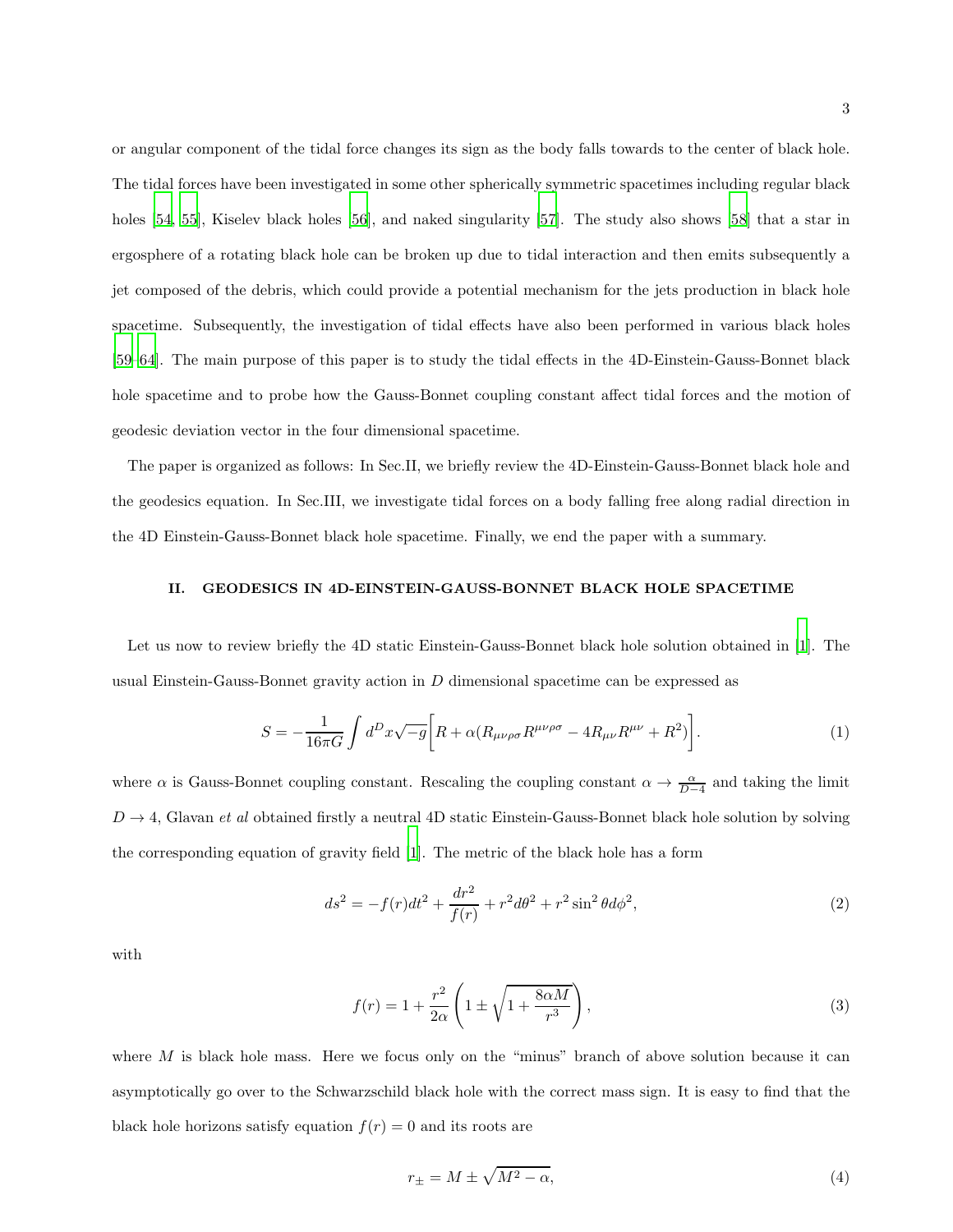4

where  $r_+$  and  $r_$  correspond to the event horizon radius and the Cauchy horizon one, respectively. It is obvious that the event horizon radius decreases with the constant  $\alpha$ , while the Cauchy horizon radius increases, which is also shown in Fig[.2.](#page-6-0) As  $\alpha = M^2$ , the event horizon overlaps with the Cauchy horizon and then the black hole becomes an extreme black hole. As  $\alpha > M^2$ , the horizons disappear and then it becomes a naked singularity. As  $\alpha$  < 0, one can find that r− is negative and then there is a single horizon for the black hole [\(2\)](#page-2-0) as in the usual Schwarzschild black hole case.

In the 4D-Einstein-Gauss-Bonnet black hole spacetime [\(2\)](#page-2-0), a massive particle moving along the radial direction satisfies the motion equation [\[48\]](#page-12-1)

<span id="page-3-0"></span>
$$
-f(r)\dot{t}^2 + f^{-1}(r)\dot{r}^2 = -1,\tag{5}
$$

where dot represents the differentiation with respect to the proper time  $\tau$ . Since the coefficients in metric [\(2\)](#page-2-0) is independent of the coordinates t and  $\phi$ , there exist two conserved quantities for a massive particle moving along the geodesics, i.e., the energy E and angular momentum L. Substituting the particle's energy  $E = f(r)\dot{t}$ into Eq.[\(5\)](#page-3-0), one has

<span id="page-3-1"></span>
$$
\dot{r}^2 = E^2 - f(r). \tag{6}
$$

And then the Newtonian radial acceleration for the particle in the 4D-Einstein-Gauss-Bonnet black hole spacetime [\(2\)](#page-2-0) can be expressed as

$$
A^{(R)} \equiv \ddot{r} = -\frac{f'(r)}{2} = \frac{M}{r^2} \left[ \frac{4}{1 + \sqrt{1 + \frac{8\alpha M}{r^3}}} - \frac{3}{\sqrt{1 + \frac{8\alpha M}{r^3}}} \right].
$$
 (7)

It increases with the coupling constant  $\alpha$ , which means that the Newtonian radial acceleration in the 4D-Einstein-Gauss-Bonnet black hole spacetime is larger than that in the usual Schwarzschild case where  $A^{(R)}$  =  $-\frac{M}{r^2}$ . From Eq.[\(6\)](#page-3-1), the test particle falling freely from rest at  $r = b > r_+$  would bounce back in its radial motion at the turning point  $r=R^{\rm stop}$  , i.e.,

$$
R^{\text{stop}} = \frac{4\alpha M}{b^2 + \sqrt{b(b^3 + 8\alpha M)}}.\tag{8}
$$

For the negative  $\alpha$ , one can find that  $R^{stop} < 0$ , which means that there is no turning point for the test particle falling freely as in the Schwarzschild case. For the positive  $\alpha$ , we find that  $R^{\text{stop}}$  decreases monotonously with the initial radial coordinate b of particle. Thus, for the test particle falling freely from rest at  $r = b > r_{+}$ , one has

$$
R^{\text{stop}} < R^{\text{stop}} \mid_{b=r_+} = r_-, \tag{9}
$$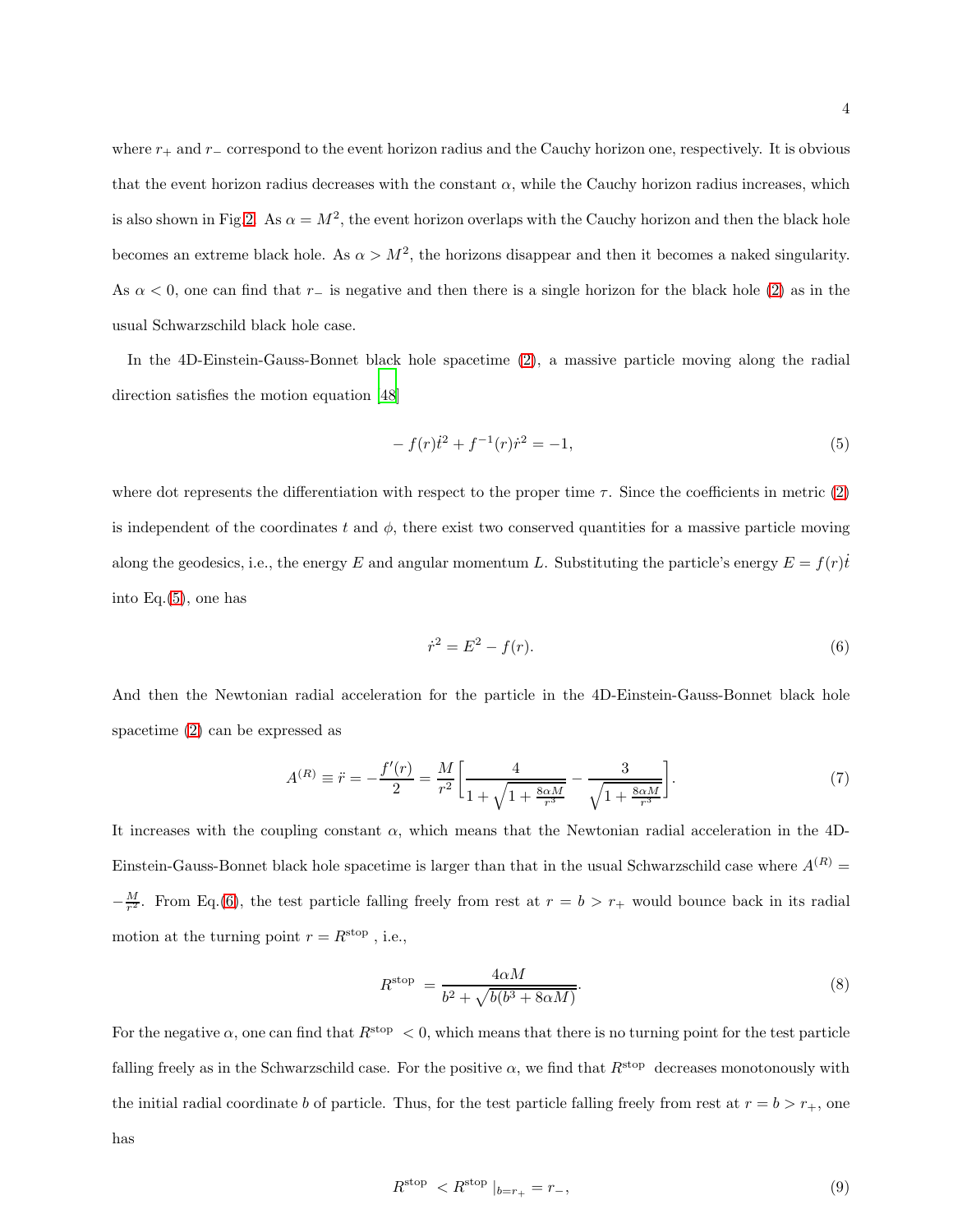which means that the position of the turning point for the above test particle is always located inside the Cauchy horizon (see also in Fig[.2\)](#page-6-0) and the behavior of  $R^{stop}$  in 4D-Einstein-Gauss-Bonnet black hole spacetime [\(2\)](#page-2-0) is similar to those in other static black hole spacetimes.

### III. TIDAL FORCES ON A NEUTRAL BODY IN RADIAL FREE FALL IN 4D EINSTEIN-GAUSS-BONNET BLACK HOLE

We are now in position to study the tidal forces on the massive particle in 4D-Einstein-Gauss-Bonnet black hole spacetime [\(2\)](#page-2-0). In general, the tidal forces are governed by a geodesic deviation equation of a spacelike vector  $\eta^{\mu}$  representing the distance between two infinitesimally close particles following geodesics [\[48](#page-12-1)[–53](#page-12-3)]. The geodesic deviation equation can be expressed as

$$
\frac{D^2\eta^{\mu}}{D\tau^2} - R^{\mu}_{\sigma\nu\rho}\nu^{\sigma}\nu^{\nu}\eta^{\rho} = 0.
$$
\n(10)

where  $\nu^{\mu}$  is the unit vector tangent to the geodesic. For the 4D-Einstein-Gauss-Bonnet black hole spacetime [\(2\)](#page-2-0), we can introduce the tetrad basis describing a freely falling frame

$$
\begin{aligned}\n\hat{e}_0^{\mu} &= \left(\frac{E}{f}, -\sqrt{E^2 - f}, 0, 0\right), & \hat{e}_1^{\mu} &= \left(\frac{-\sqrt{E^2 - f}}{f}, E, 0, 0\right) \\
\hat{e}_2^{\mu} &= r^{-1}(0, 0, 1, 0), & \hat{e}_3^{\mu} &= \left(r \sin \theta\right)^{-1}(0, 0, 0, 1),\n\end{aligned}
$$

which satisfy the orthogonal conditions

$$
\hat{e}^{\mu}_{\hat{\alpha}}\hat{e}_{\hat{\beta}\mu} = \eta_{\hat{\alpha}\hat{\beta}}.\tag{11}
$$

,

Here the indices with hat are tetrad basis indices, while the indices without hat are coordinate basis indices.  $\eta_{\hat{\alpha}\hat{\beta}}$  is the Minkowski metric. The geodesic deviation vector  $\eta^{\hat{\mu}}$  can be expanded as  $\eta^{\hat{\mu}} = \hat{e}^{\hat{\mu}}_{\nu} \eta^{\nu}$  with a fixed temporal component  $\eta^{\hat{0}} = 0$  [\[48\]](#page-12-1). Moreover, we have  $e^{\mu}_{\hat{0}} = \nu^{\mu}$ . As in a usual spherically symmetric black hole spacetime, the non-vanishing independent components of the Riemann curvature tensor in the 4D-Einstein-Gauss-Bonnet black hole spacetime [\(2\)](#page-2-0) can be expressed as

$$
R_{010}^{1} = \frac{f f''}{2}, \qquad R_{212}^{1} = -\frac{r f'}{2},
$$
  
\n
$$
R_{313}^{1} = -\frac{r f'}{2} \sin^{2} \theta, \qquad R_{020}^{2} = \frac{f f'}{2r},
$$
  
\n
$$
R_{323}^{2} = (1 - f) \sin^{2} \theta, \qquad R_{030}^{3} = \frac{f f'}{2r}.
$$

With the relationship  $R^{\hat{\alpha}}_{\hat{\beta}\hat{\gamma}\hat{\delta}} = e^{\hat{\alpha}}_{\mu}e^{\nu}_{\hat{\beta}}e^{\rho}_{\hat{\gamma}}e^{\sigma}_{\hat{\delta}}R^{\mu}_{\nu\rho\sigma}$  [\[48](#page-12-1)[–50](#page-12-4)], one can get the Riemann curvature tensor in the tetrad basis

$$
R_{\hat{1}\hat{0}\hat{1}}^{\hat{0}} = -\frac{f''(r)}{2}, \qquad R_{\hat{2}\hat{0}\hat{2}}^{\hat{0}} = R_{\hat{3}\hat{0}\hat{3}}^{\hat{0}} = R_{\hat{2}\hat{1}\hat{2}}^{\hat{1}} = R_{\hat{3}\hat{1}\hat{3}}^{\hat{1}} = -\frac{f'(r)}{2r}, \qquad R_{\hat{3}\hat{2}\hat{3}}^{\hat{2}} = \frac{1 - f(r)}{r^2}.
$$
 (12)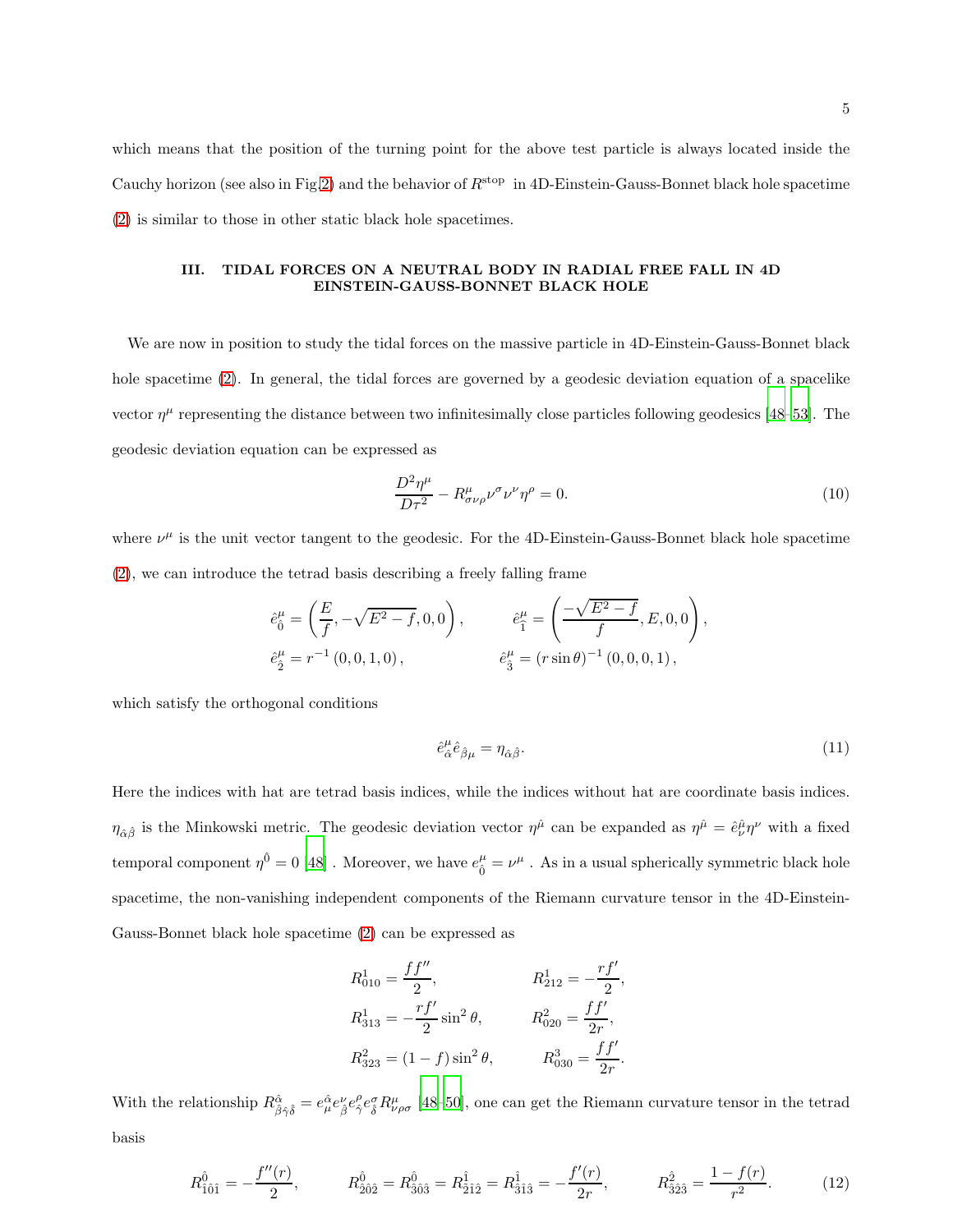Using these expressions, one can find that the equations for tidal forces in radial free-fall reference frames can be expressed as

<span id="page-5-0"></span>
$$
\ddot{\eta}^{\hat{1}} = -\frac{f''}{2}\eta^{\hat{1}} = \frac{4M}{r^3} \bigg[ \frac{1}{1 + \sqrt{1 + \frac{8\alpha M}{r^3}}} - \frac{9\alpha M}{r^3(\sqrt{1 + \frac{8\alpha M}{r^3}})^3} \bigg] \eta^{\hat{1}},\tag{13}
$$

<span id="page-5-1"></span>
$$
\ddot{\eta}^{\hat{i}} = -\frac{f'}{2r}\eta^{\hat{i}} = \frac{M}{r^2} \bigg[ \frac{4}{1 + \sqrt{1 + \frac{8\alpha M}{r^3}}} - \frac{3}{\sqrt{1 + \frac{8\alpha M}{r^3}}} \bigg] \eta^{\hat{i}}.
$$
\n(14)

where  $i = 2, 3$  denote the angular coordinate  $\theta$  and  $\phi$ . It is obvious that the radial and angular tidal forces depend on the Gauss-Bonnet coupling constant  $\alpha$ . The change of tidal forces with  $\alpha$  is also shown in Fig[.1.](#page-6-1) As  $\alpha \leq 0$ , we find that the radial tidal force is positive and the angular tidal force is negative for the arbitrary point in the spacetime. The absolute value of each components of tidal force increases with the absolute value of  $\alpha$ , which means that the tidal effects in 4D-Einstein-Gauss-Bonnet black hole spacetime with negative  $\alpha$ are stronger than that in the Schwarzschild black hole spacetime [\[48](#page-12-1)–51]. However, in the case with positive  $\alpha$ , we find that the radial tidal force disappears at the position with

$$
r = R_0^{rtf} = 1.930(\alpha M)^{\frac{1}{3}},\tag{15}
$$

and the angular tidal force vanishes at

$$
r = R_0^{atf} = (\alpha M)^{\frac{1}{3}}.
$$
\n(16)

In the region  $r > R_0^{rt}$ , we find from Fig[.1](#page-6-1) that the strength of tidal forces decreases with  $\alpha$ , which means that for the case with positive  $\alpha$ , the tidal forces in 4D-Einstein-Gauss-Bonnet black hole spacetime become weaker than that in the Schwarzschild case. This is different from that in the case with negative  $\alpha$ , which could be provide a potential way to detect the sign of Gauss-Bonnet coupling constant  $\alpha$  by analyzing tidal force if the spacetime geometry of a celestial body can be described by the 4D-Einstein-Gauss-Bonnet black hole metric [\(2\)](#page-2-0). From Fig[.2,](#page-6-0) we also find that both  $R_0^{rtf}$  and  $R_0^{atf}$  increase with the coupling constant  $\alpha$ . Moreover, the surface  $r = R_0^{rtf}$  lies inside the black hole event horizon as  $\alpha < 0.603$ , and outside the event horizon as  $\alpha > 0.603$ , while the surface  $r = R_0^{atf}$  always lies between the event horizon and the Cauchy horizon. This means that in the region outside the event horizon, the angular tidal force is always negative, while the radial tidal force would change its sign as  $\alpha = 0.603$ . For the positive  $\alpha$ , the radial tidal force has a peak value as

$$
r = R_{\text{max}}^{rtf} = 2.7320(\alpha M)^{\frac{1}{3}}.
$$
\n(17)

 $R_{\text{max}}^{rtf}$  increases with  $\alpha$ , but the peak value of the radial tidal force can be approximated as  $0.037285/\alpha$ , which is a decreasing function of  $\alpha$ . Similarly, for the angular tidal force, there is a nadir value as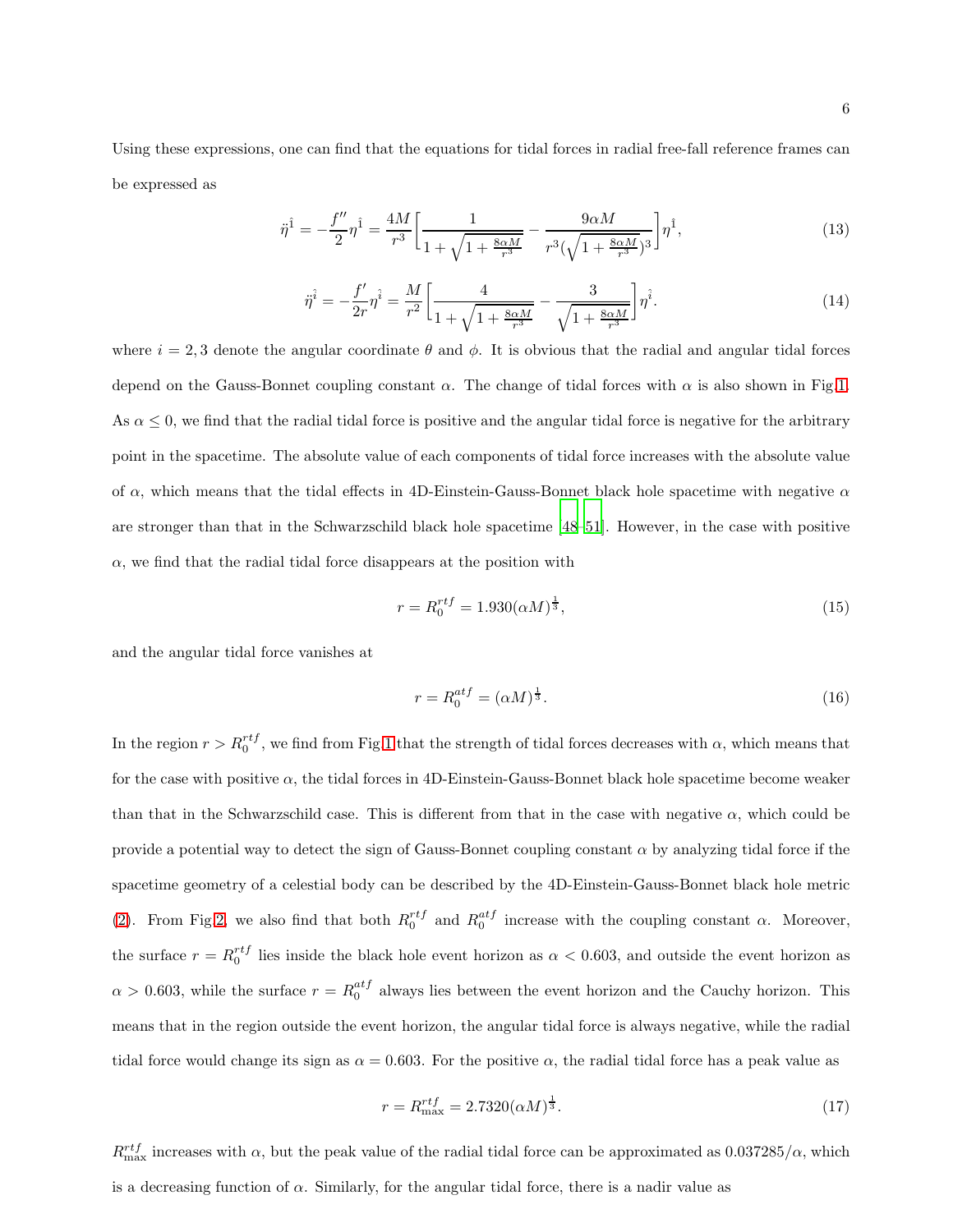

<span id="page-6-1"></span>FIG. 1: The tidal forces in 4D Einstein-Gauss-Bonnet black hole spacetime with different  $\alpha$ . The position of  $r_{+}$  and  $r_$ − are marked with the chartreuse and the deep red, respectively. The left panel is for the tidal force and the right panel is for the angular one. Here we set  $M = 1$  and  $b = 100M$ .



<span id="page-6-0"></span>FIG. 2: The change of  $R^{\text{stop}}$ ,  $R_0^{\text{ref}}$ ,  $R_0^{\text{aff}}$ ,  $r_-$ , and  $r_+$  with the coupling constant  $\alpha$ . Here we set  $M = 1$  and  $b = 100$ .

$$
r = R_{\min}^{atf} = 1.5874(\alpha M)^{\frac{1}{3}},\tag{18}
$$

and the corresponding nadir value is  $-0.0669873/\alpha$ . For the case with  $\alpha \leq 0$ , the radial and angular tidal forces are the monotonous function of radial coordinate r and there is no peak or nadir value for the tidal forces. Moreover, we find that the tidal forces are divergent in the limit  $r \to 0$  for the positive  $\alpha$ , but for the negative  $\alpha$  case, they diverge as  $r \to 2(|\alpha|M)^{\frac{1}{3}}$ , which does not appear in Reissner-Nordström black hole spacetime [\[53\]](#page-12-3). Actually, it is understandable because for the case with negative  $\alpha$ , the surface  $r = 2(|\alpha|M)^{\frac{1}{3}}$ becomes a singular surface at where the curvature invariants R,  $R_{\mu\nu}R^{\mu\nu}$  and  $R_{\mu\nu\rho\sigma}R^{\mu\nu\rho\sigma}$  are divergent [\[65\]](#page-13-6).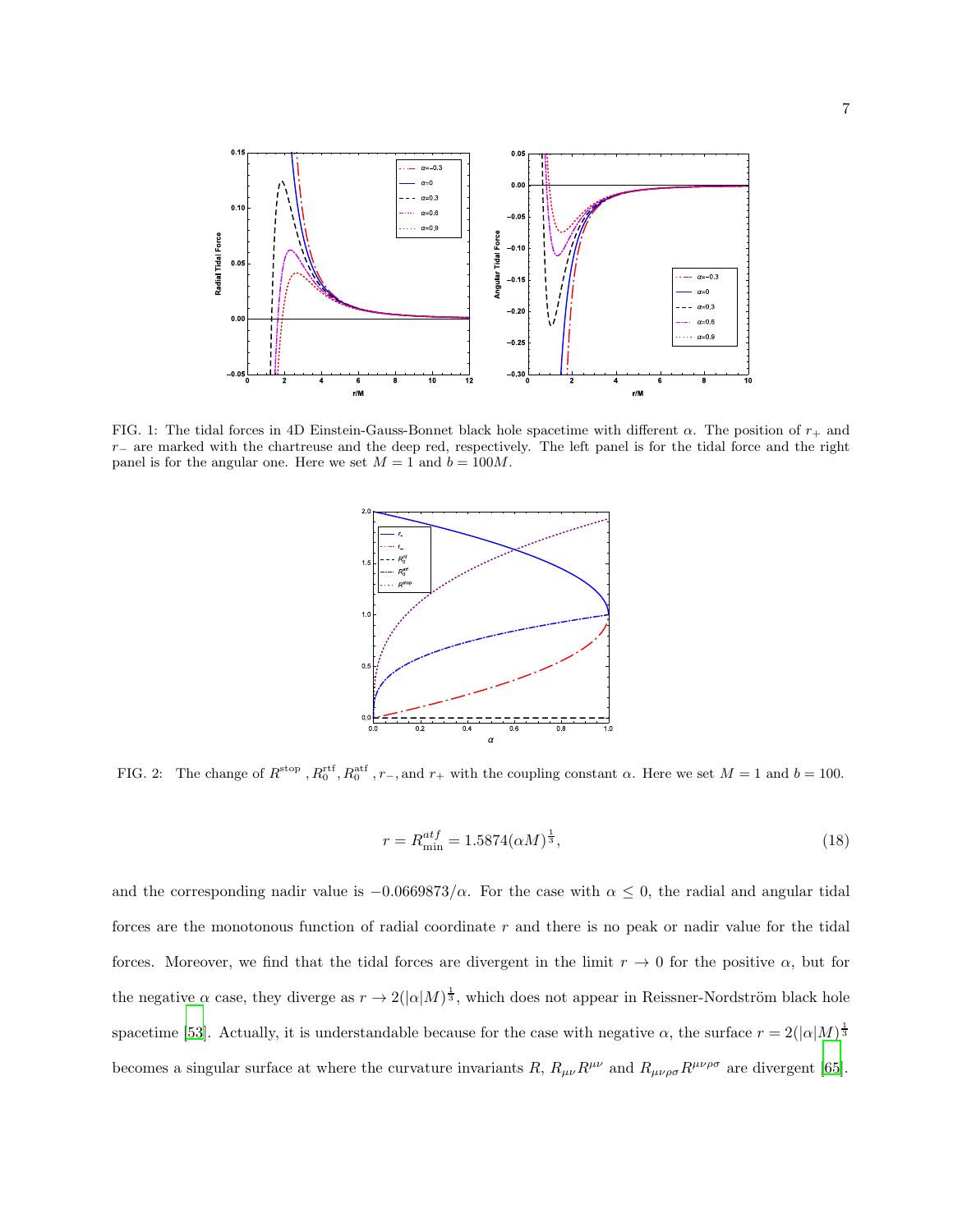## IV. NUMERICAL SOLUTION OF THE GEODESIC DEVIATION EQUATION IN THE 4D-EINSTEIN-GAUSS-BONNET BLACK HOLE SPACETIME

In this section we solve the geodesic deviation equations [\(13\)](#page-5-0) and [\(14\)](#page-5-1) to obtain the deviation vector  $\eta^{\hat{\alpha}}$ as functions of r, and then analyze the deformation of a neutral body infalling radially under tidal forces in a 4D-Einstein-Gauss-Bonnet black hole spacetime. By using  $dr/d\tau = -\sqrt{E^2 - f(r)}$ , one can find that the geodesic deviation equations [\(13\)](#page-5-0) and [\(14\)](#page-5-1) can be rewritten as [51[–53\]](#page-12-3)

$$
\left(E^2 - f\right) \frac{d^2 \eta^{\hat{1}}}{dr^2} - \frac{f'}{2} \frac{d\eta^{\hat{1}}}{dr} + \frac{f''}{2} \eta^{\hat{1}} = 0,
$$
\n(19)

$$
\left(E^2 - f\right) \frac{d^2 \eta^{\hat{i}}}{dr^2} - \frac{f'}{2} \frac{d\eta^{\hat{i}}}{dr} + \frac{f'}{2r} \eta^{\hat{i}} = 0. \tag{20}
$$

As in the usual static spacetimes [51[–53\]](#page-12-3), the general solutions for these two differential equations can be expressed as

$$
\eta^{\hat{1}} = \sqrt{E^2 - f} \left[ C_1 + C_2 \int \frac{dr}{(E^2 - f)^{3/2}} \right],\tag{21}
$$

$$
\eta^{\hat{i}} = r \left[ C_3 + C_4 \int \frac{dr}{r^2 \sqrt{E^2 - f}} \right].
$$
\n(22)

Here the coefficients  $C_i$ ,  $i = 1, 2, 3, 4$ , are the constants of integration, which can be determined by some initial conditions. We here focus on two types of initial conditions representing dust of particles starting at the region outside the event horizon ( i.e.,  $r = b > r_+$ ) [51[–53\]](#page-12-3). The first type of initial conditions ICI is [51[–53\]](#page-12-3)

$$
\eta^{\hat{\alpha}}(b) = 1, \qquad \dot{\eta}^{\hat{\alpha}}(b) = 0,\tag{23}
$$

which corresponds to a body constituted of dust released without initial velocity at  $r = b$ . The second kind of initial condition ( ICII ) is [51[–53\]](#page-12-3)

$$
\eta^{\hat{\alpha}}(b) = 0, \qquad \dot{\eta}^{\hat{\alpha}}(b) = 1,\tag{24}
$$

which corresponds to a body constituted of dust "exploding" from a point  $r = b$ . With these initial conditions, we can study the radial and angular components of the geodesic deviation vector in the 4D-Einstein-Gauss-Bonnet black hole spacetime.

In Fig[.3,](#page-8-0) we find that the radial component of geodesic deviation vector  $\eta^{\hat{1}}$  within two conditions ICI and ICII increases as the body falls from  $r = b$  for the negative  $\alpha$ , but increases firstly and then decrease for the positive one. Moreover, the change of the radial component  $\eta^{\hat{1}}$  with  $\alpha$  shows that the radial tidal effects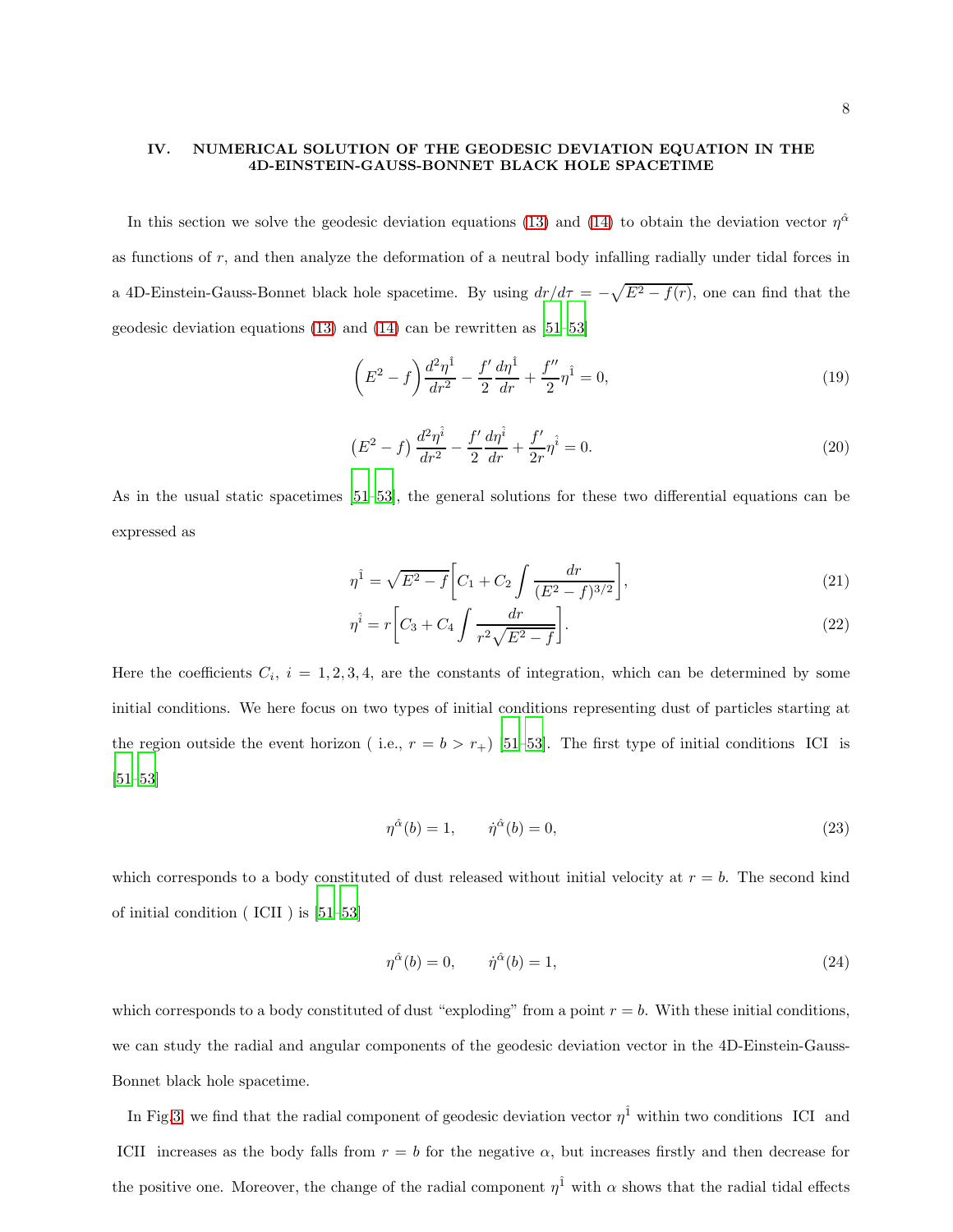

<span id="page-8-0"></span>FIG. 3: Radial components  $\eta^{\hat{1}}$  of the deviation vector for different the Gauss-Bonnet coupling constant  $\alpha$  and the initial radial positions b. The left and right panels are related to the initial conditions ICI and ICII , respectively.

is stronger than that in Schwarzschild spacetime for the negative  $\alpha$ , but is weaker for the positive  $\alpha$ , which is consistent with the behavior of the radial tidal force in the previous discussion. With the increase of b, the radial component of geodesic deviation vector  $\eta^{\hat{1}}$  increase under two kinds of initial conditions ICI and ICII , which means that the radial effects of test body becomes stronger for the initial position with larger b. In Fig. [4,](#page-9-0) we present the change of the angular component of geodesic deviation vector  $\eta^{\hat{i}}$  under two conditions ICI and ICII. With in the initial condition ICI,  $\eta^{\hat{i}}$  for different  $\alpha$  decreases as the body falls from  $r = b$ , which is different from that for the radial component  $\eta^{\hat{1}}$ . Moreover, it is stronger than that in Schwarzschild spacetime for the positive  $\alpha$ , but is weaker for the negative  $\alpha$ , which is the opposite to that for the radial component  $\eta^{\hat{1}}$ . For the positive  $\alpha$ , we also find that  $\eta^{\hat{i}}$  increases firstly and then decreases with  $\alpha$ , which is different from the change of the radial tidal force with the Gauss-Bonnet coupling constant  $\alpha$ . This means that the change of the angular component of geodesic deviation vector is determined not only by the tidal force, but also by the initial conditions. Moreover,  $\eta^{\hat{i}}$  increases with b for the fixed  $\alpha$ . For the initial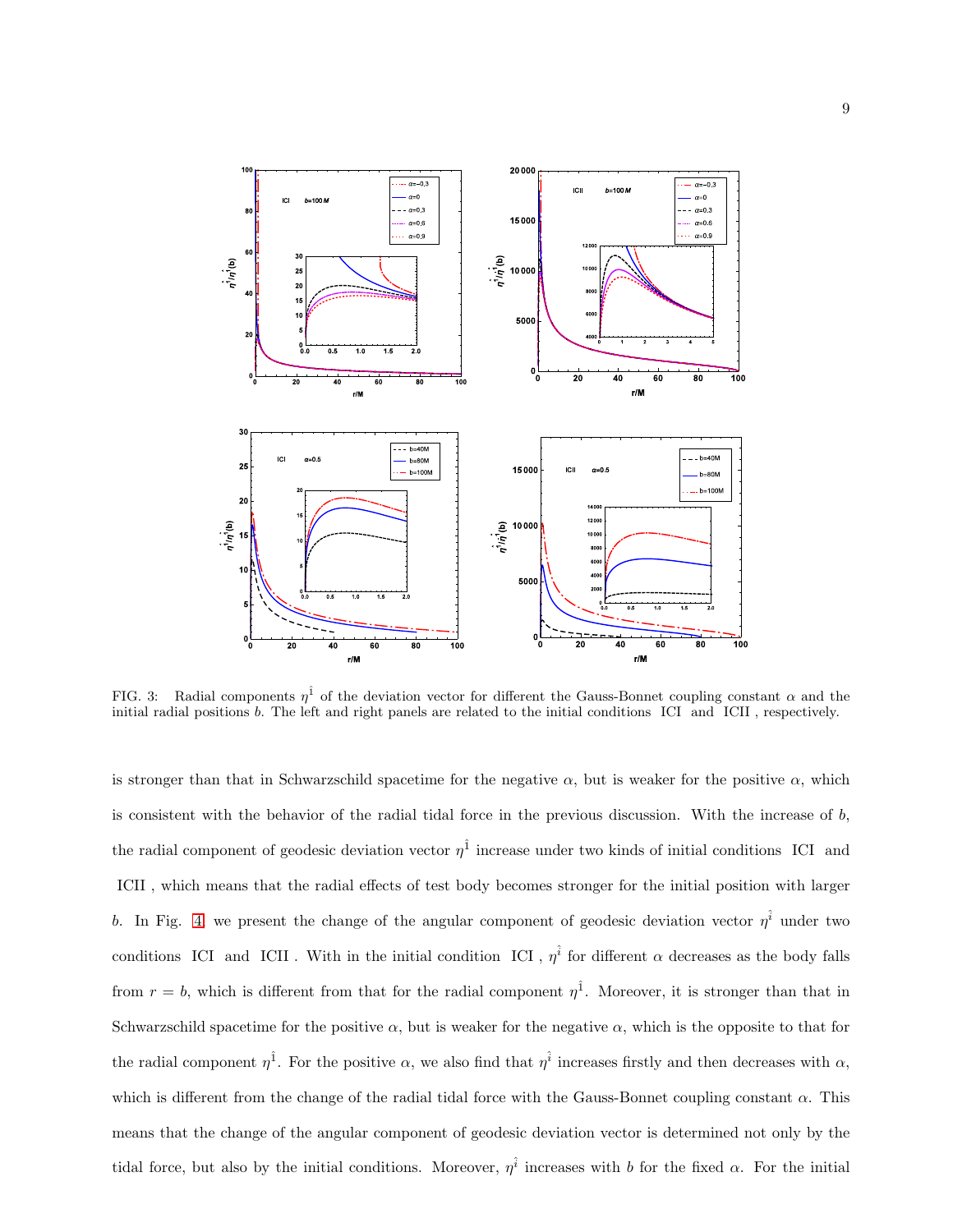

<span id="page-9-0"></span>FIG. 4: Angular components  $\eta^{\hat{i}}$  of the deviation vector for different the Gauss-Bonnet coupling constant  $\alpha$  and the initial radial positions b. The left and right panels are related to the initial conditions ICI and ICII , respectively. The middle panel in each row is the corresponding partial enlarged detail of the deviation vector in the left panel.

condition ICII, as the body falls from  $r = b$ , the component  $\eta^{\hat{i}}$  first increases with the decreasing of r and approaches a maximum as r decreases down to  $r = b/2$ , which is similar to that in other spacetimes. With the further decreasing of r, the angular component  $\eta^{\hat{i}}$  decreases. Finally, as the body tends further to the singularity  $r = 0$ ,  $\eta^{\hat{i}}$  deceases monotonously for the negative  $\alpha$ , but first decreases and then increases for the positive  $\alpha$ . Moreover, the angular component  $\eta^{\hat{i}}$  for fixed  $\alpha$  increases with b, which differs from that under the initial condition ICI .

## V. SUMMARY

We have investigated the tidal forces and geodesic deviation motion in the 4D-Einstein-Gauss-Bonnet black hole spacetime. Our results show that the tidal force and geodesic deviation motion depend sharply on the sign of the Gauss-Bonnet coupling constant  $\alpha$ . For the negative  $\alpha$ , the black hole owns a single black hole horizon and the radial component of the tidal force is always positive and the angular component is negative. The absolute value of tidal force increases as the test body falls from  $r = b$ . These behaviors are similar to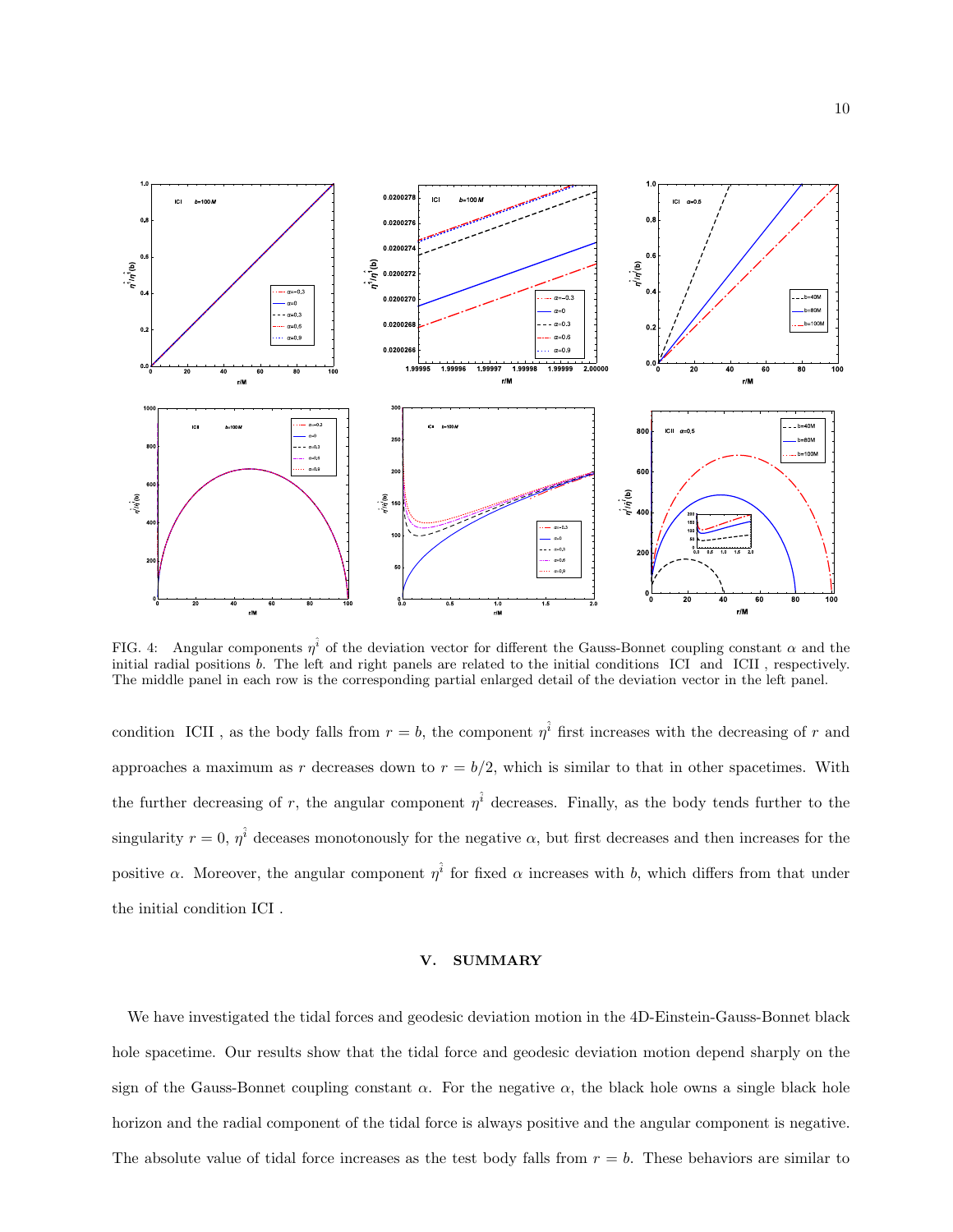those in the Schwarzschild spacetime with a single horizon. Moreover, the absolute value of tidal force is an increasing function of  $\alpha$ , which means that the tidal effect is stronger than that in the Schwarzschild spacetime. In the cases with positive  $\alpha$ , as the test body falls from  $r = b$  to  $r = 0$ , the radial component of tidal force first increases and then decrease, the change of the angular component is on the contrary. These properties are similar to those in Reissner-Nordström black hole with two horizons. The presence of the positive  $\alpha$  make the strength of tidal force weaken, which means that the tidal effects in the 4D-Einstein-Gauss-Bonnet black hole spacetime with  $\alpha$  is less than that in Schwarzschild case. Moreover, there exists some special surfaces at where the radial or angular component of tidal force disappears. We also find that the tidal forces are divergent in the limit  $r \to 0$  for the positive  $\alpha$ , but for the negative  $\alpha$  case, they diverge as  $r \to 2(|\alpha|M)^{\frac{1}{3}}$ , which does not appear in Reissner-Nordström black hole spacetime.

We also present the change of geodesic deviation vector in the 4D-Einstein-Gauss-Bonnet black hole spacetime under two conditions ICI and ICII. The dependence of geodesic deviation vector on  $b$  is similar to that in other black hole spacetimes. The change of the radial component  $\eta^{\hat{1}}$  with  $\alpha$  shows that the radial tidal effects is stronger than that in Schwarzschild spacetime for the negative  $\alpha$ , but is weaker for the positive α. However, the change of the angular component with  $\alpha$  is the opposite to that for the radial component  $\eta^{\hat{1}}$ . In other words, it is stronger for the positive  $\alpha$ , but is weaker for the negative  $\alpha$ . This means that the tidal effects on the geodesic deviation vector are determined not only by the tidal force, but also by the initial conditions. These behaviors of tidal forces and geodesic deviation vector could help us to understand tidal effects and the Gauss-Bonnet gravity in four dimensional spacetime.

## VI. ACKNOWLEDGMENTS

We would like to thank Prof. Yen Chin Ong for his useful discussions. This work was supported by the National Natural Science Foundation of China under Grant No.11875026, 11875025, 12035005 and 2020YFC2201403.

<span id="page-10-0"></span><sup>[1]</sup> D. Glavan and C. S. Lin, Einstein-Gauss-Bonnet gravity in 4-dimensional space-time, Phys. Rev. Lett. 124, 081301 (2020), [arXiv:1905.03601](http://arxiv.org/abs/1905.03601) [gr-qc].

<span id="page-10-1"></span><sup>[2]</sup> Naresh Dadhich, On causal structure of 4D-Einstein-Gauss-Bonnet black hole, Eur. Phys. J. C 80, 832 (2020), [arXiv:2005.05757](http://arxiv.org/abs/2005.05757) [gr-qc].

<sup>[3]</sup> J. Rayimbaev, A. Abdujabbarov, B. Turimov, and F. Atamurotov, Magnetized particle motion around 4-D Einstein-Gauss-Bonnet Black Hole, [arXiv:2004.10031](http://arxiv.org/abs/2004.10031) [gr-qc].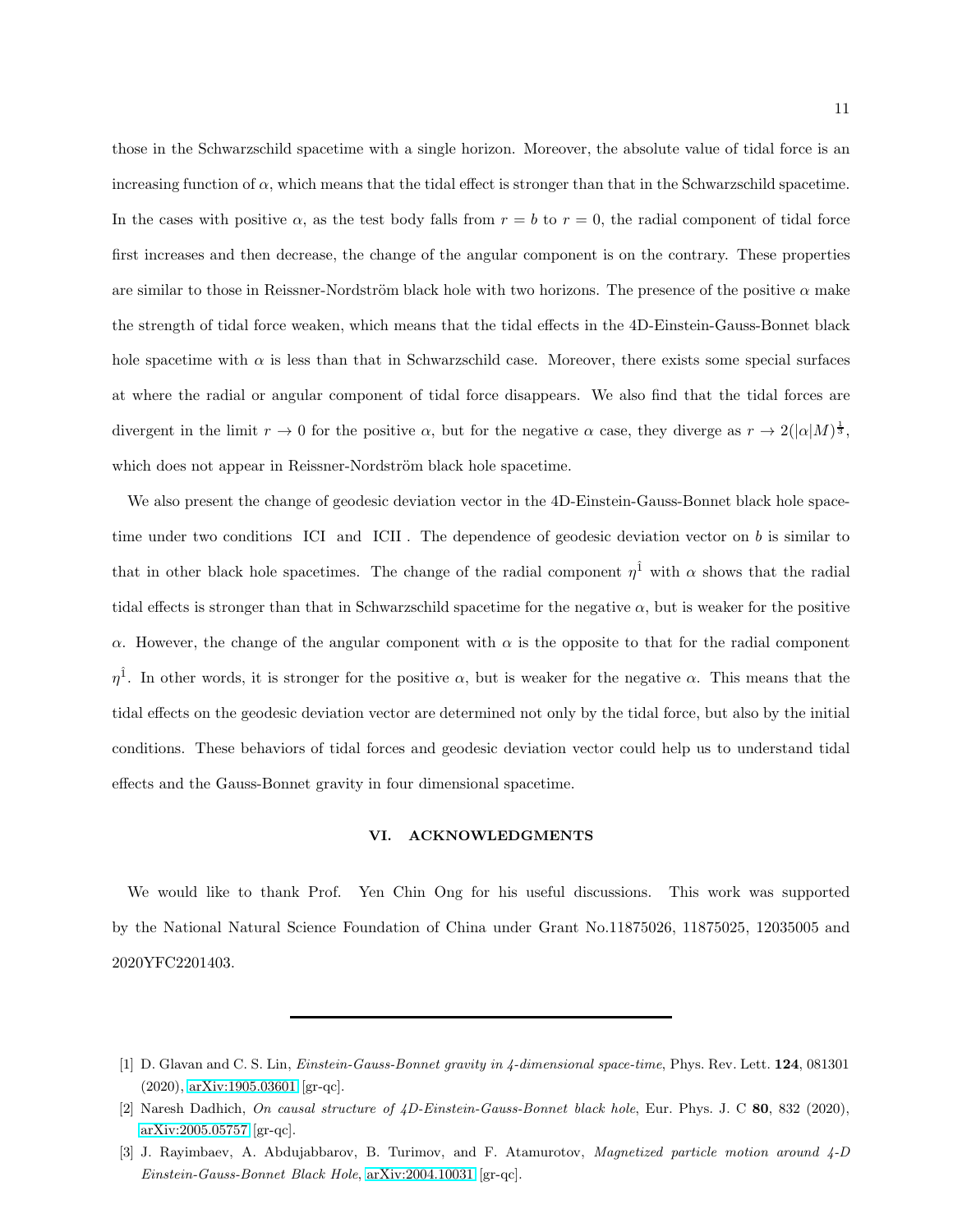- [4] X. X. Zeng, H. Q. Zhang, and H. B. Zhang, Shadows and photon spheres with spherical accretions in the fourdimensional Gauss-Bonnet black hole, Eur. Phys. J. C  $80$ ,  $872$  (2020), [arXiv:2004.12074](http://arxiv.org/abs/2004.12074) [gr-qc].
- [5] C. Liu, T. Zhu, and Q. Wu, Thin Accretion Disk around a four-dimensional Einstein-Gauss-Bonnet Black Hole, Chin. Phys. C 45, 015105 (2021), [arXiv:2004.01662](http://arxiv.org/abs/2004.01662) [gr-qc].
- [6] S. U. Islam, R. Kumar, and S. G. Ghosh, Gravitational lensing by black holes in the 4D Einstein-Gauss-Bonnet gravity, J. Cosmol. Astropart. Phys. 09, 030 (2020), [arXiv:2004.01038](http://arxiv.org/abs/2004.01038) [gr-qc].
- [7] X. H. Jin, Y. X. Gao, and D. J. Liu, Strong gravitational lensing of a 4-dimensional Einstein-Gauss-Bonnet black hole in homogeneous plasma, Int. J. Mod. Phys. D  $29$ , 2050065 (2020), [arXiv:2004.02261](http://arxiv.org/abs/2004.02261) [gr-qc].
- [8] G. Anastasiou, O. Miskovic, R. Olea, I. Papadimitriou, Counterterms, Kounterterms, and the variational problem in AdS gravity, J. High Energ. Phys. **2020**, 61 (2020).
- <span id="page-11-0"></span>[9] R. Araneda, R. Aros, O. Miskovic, and R. Olea, Magnetic mass in 4D AdS gravity, Phys. Rev. D 93, 084022 (2016).
- <span id="page-11-1"></span>[10] W. Y. Ai, A note on the novel 4D Einstein-Gauss-Bonnet gravity, Commun. Theor. Phys. 72, 095402 (2020), [arXiv:2004.02858](http://arxiv.org/abs/2004.02858) [gr-qc].
- [11] S. Mahapatra, A note on the total action of 4D Gauss-Bonnet theory, Eur. Phys. J. C 80, 992 (2020), [arXiv:2004.09214](http://arxiv.org/abs/2004.09214) [gr-qc].
- [12] F. W. Shu, Vacua in novel 4D Einstein-Gauss-Bonnet Gravity: pathology and instability?, Phys. Lett. B 811, 135907 (2020), [arXiv:2004.09339](http://arxiv.org/abs/2004.09339) [gr-qc].
- [13] S. X. Tian and Z. H. Zhu, Non-full equivalence of the four-dimensional Einstein-Gauss-Bonnet gravity and Horndeksi gravity for Bianchi type I metric, [arXiv:2004.09954](http://arxiv.org/abs/2004.09954) [gr-qc].
- <span id="page-11-2"></span>[14] J. Arrechea, A. Delhom, and A. Jiménez-Cano, Inconsistencies in four-dimensional Einstein-Gauss-Bonnet gravity, Chin. Phys. C 45, 013107 (2021), [arXiv:2004.12998](http://arxiv.org/abs/2004.12998) [gr-qc].
- <span id="page-11-3"></span>[15] M. Gürses, T. Ç. Şişman, and B. Tekin, Comment on Einstein-Gauss-Bonnet Gravity in Four-Dimensional Spacetime, Eur. Phys. J. C 80, 647 (2020); Phys. Rev. Lett. 125, 149001 (2020).
- <span id="page-11-4"></span>[16] H. Lu and Y. Pang, *Horndeski Gravity as*  $D \rightarrow 4$  *Limit of Gauss-Bonnet*, Phys. Lett. B **809**, 135717 (2020); [arXiv:2003.11552](http://arxiv.org/abs/2003.11552) [gr-qc].
- <span id="page-11-5"></span>[17] R. A. Hennigar, D. Kubiznak, R.B. Mann, and C. Pollack, On Taking the  $D \rightarrow 4$  limit of Gauss-Bonnet Gravity: Theory and Solutions, J. High Energy Phys. 07, 027 (2020); [arXiv:2004.09472\[](http://arxiv.org/abs/2004.09472)gr-qc].
- <span id="page-11-6"></span>[18] T. Kobayashi, Effective scalar-tensor description of regularized Lovelock gravity in four dimensions , J. Cosmol. Astropart. Phys. 07, 013 (2020), [arXiv:2003.12771](http://arxiv.org/abs/2003.12771) [gr-qc].
- <span id="page-11-7"></span>[19] J. Bonifacio, K. Hinterbichler, and L.A. Johnson, Amplitudes and 4D Gauss-Bonnet Theory , Phys. Rev. D 102, 024029 (2020), [arXiv:2004.10716](http://arxiv.org/abs/2004.10716) [hep-th].
- [20] K. Aoki, M.A. Gorji, and S. Mukohyama, A consistent theory of  $D \to 4$  Einstein-Gauss-Bonnet gravity, Phys. Lett. B 810, 135843 (2020), [arXiv:2005.03859](http://arxiv.org/abs/2005.03859) [gr-qc].
- <span id="page-11-8"></span>[21] S. G. Ghosh and R. Kumar, Generating black holes in 4D Einstein-Gauss-Bonnet gravity, [arXiv:2003.12291](http://arxiv.org/abs/2003.12291) [gr-qc].
- [22] D. D. Doneva and S. S. Yazadjiev, Relativistic stars in 4D Einstein-Gauss-Bonnet gravity , [arXiv:2003.10284](http://arxiv.org/abs/2003.10284)  $\left[\text{gr-qc}\right]$ .
- [23] A. Kumar and S. G. Ghosh, *Hayward black holes in the novel 4D Einstein-Gauss-Bonnet gravity*, [arXiv:2004.01131](http://arxiv.org/abs/2004.01131)  $\left[\text{gr-qc}\right]$ .
- [24] P. G. S. Fernandes, Charged Black Holes in AdS Spaces in 4D Einstein Gauss-Bonnet Gravity, Phys. Lett. B 805, 135468 (2020), [arXiv:2003.05491](http://arxiv.org/abs/2003.05491) [gr-qc].
- [25] R. Kumar and S. G. Ghosh, Rotating black holes in 4D Einstein-GaussCBonnet gravity and its shadow, J. Cosmol. Astropart. Phys, 20, 053 (2020), arXiv: 2003.08927 [gr-qc].
- [26] X. Y. Qiao, L.OuYang, D. Wang, Q. Y. Pan, and J. L. Jing, *Holographic superconductors in 4D Einstein-Gauss-*Bonnet gravity, J. High Energy Phys. 12, 192 (2020), [arXiv:hep-th/0112066.](http://arxiv.org/abs/hep-th/0112066)
- [27] R. A. Konoplya and A. F. Zinhailo, Grey-body factors and Hawking radiation of black holes in 4D Einstein-Gauss-Bonnet gravity , Phys. Lett. B 810, 135793 (2020), [arXiv:2004.02248](http://arxiv.org/abs/2004.02248) [gr-qc].
- [28] K. Aoki, M. A. Gorji, S. Mizuno, and S. Mukohyama, Cosmology and gravitational waves in consistent  $D \to 4$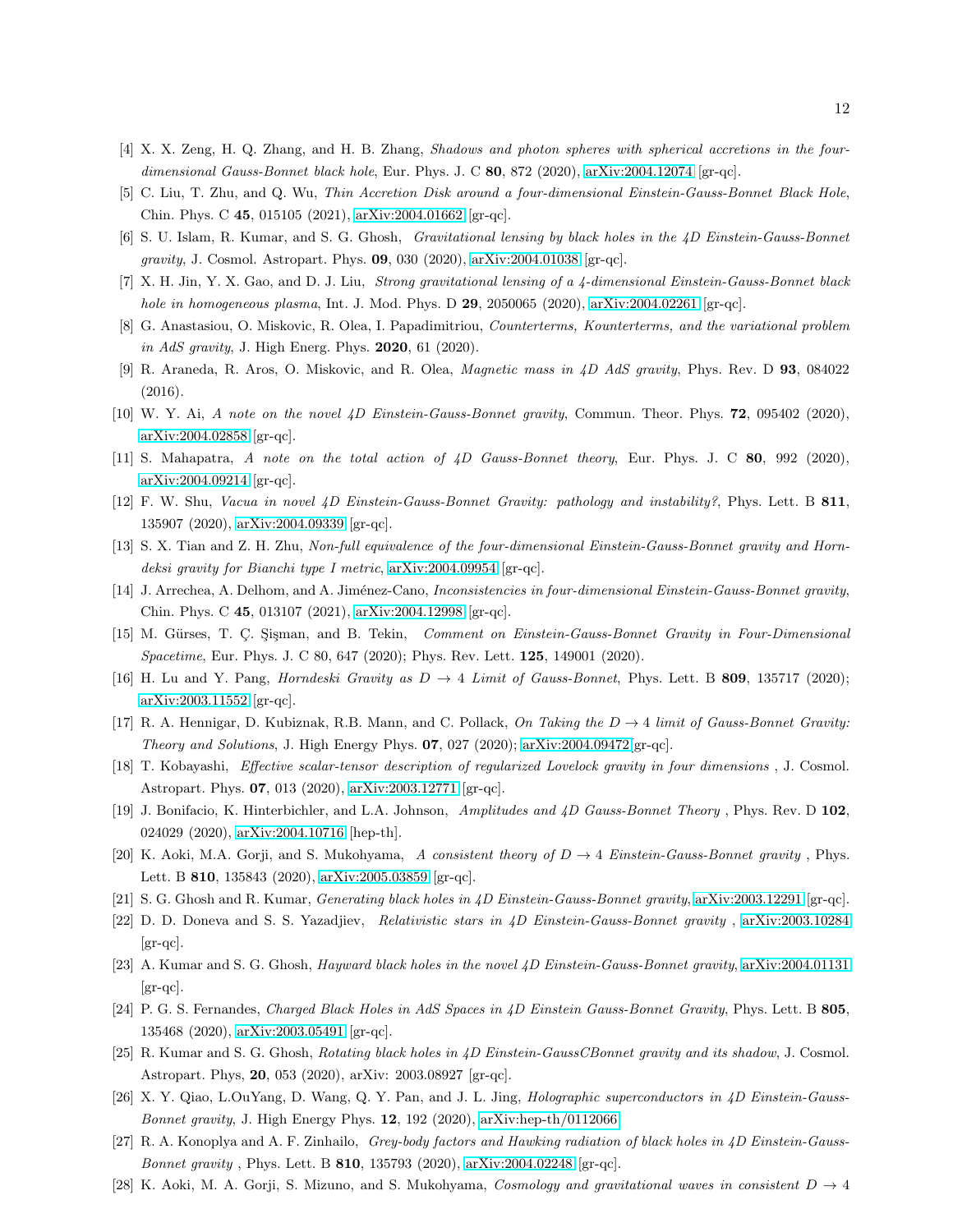Einstein-Gauss-Bonnet gravity , [arXiv:2005.08428](http://arxiv.org/abs/2005.08428) [gr-qc].

- [29] R. A. Konoplya and A.F. Zinhailo, Quasinormal modes, stability and shadows of a black hole in the 4D EinsteinGauss-Bonnet gravity, Eur. Phys. J. C 80,1049 (2020), [arXiv:2003.01188](http://arxiv.org/abs/2003.01188) [gr-qc].
- [30] R. A. Konoplya and A. Zhidenko, (In)stability of black holes in the 4D Einstein-Gauss-Bonnet and Einstein-Lovelock gravities, Phys. Dark Univ. 30, 100697 (2020); [arXiv:2003.12492](http://arxiv.org/abs/2003.12492) [gr-qc].
- [31] M.S. Churilova, Quasinormal modes of the test fields in the consistent 4D EinsteinCGauss-BonnetC(anti)de Sitter gravity, Annals Phys. 427, 168425 (2021), [arXiv:2004.14172](http://arxiv.org/abs/2004.14172) [gr-qc].
- [32] C.Y. Zhang, S.J. Zhang, P.C. Li, and M. Y. Guo, Superradiance and stability of the novel 4D charged Einstein-Gauss-Bonnet black hole, J. High Energy Phys.  $0.8$ ,  $105$  (2020); [arXiv:2004.03141](http://arxiv.org/abs/2004.03141) [gr-qc].
- [33] A. Arag'on, R. B'ecar, P.A. Gonz'alez, and Y. V'asquez, Perturbative and nonperturbative quasinormal modes of 4D Einstein-Gauss-Bonnet black holes, Eur. Phys. J. C 80, 773 (2020); [arXiv:2004.05632](http://arxiv.org/abs/2004.05632) [gr-qc].
- [34] P. Liu, C. Niu, and C. Y. Zhang, Instability of the regularized 4D charged Einstein-Gauss-Bonnet de-Sitter black hole, Chin. Phys. C 45, 025104 (2021). [arXiv:2004.10620](http://arxiv.org/abs/2004.10620) [gr-qc].
- [35] S. Devi, R. Roy, and S. Chakrabarti, Quasinormal modes and greybody factors of the novel four dimensional Gauss-Bonnet black holes in asymptotically de Sitter space time: Scalar, Electromagnetic and Dirac perturbations, Eur. Phys. J. C 80, 760 (2020); [arXiv:2004.14935](http://arxiv.org/abs/2004.14935) [gr-qc].
- [36] M.Y. Guo and P. C. Li, The innermost stable circular orbit and shadow in the novel 4D Einstein-Gauss-Bonnet gravity, Eur. Phys. J. C 80, 588 (2020); [arXiv:2003.02523](http://arxiv.org/abs/2003.02523) [gr-qc].
- [37] S. W. Wei and Y.X. Liu, Testing the nature of Gauss-Bonnet gravity by four-dimensional rotating black hole shadow, Eur. Phys. J. Plus 136, 4 (2021), [arXiv:2003.07769](http://arxiv.org/abs/2003.07769) [gr-qc].
- [38] S. J. Yang, J. J. Wan, J. Chen, J. Yang and Y. Q. Wang, Weak cosmic censorship conjecture for the novel 4D charged Einstein-Gauss-Bonnet black hole with test scalar field and particle, Eur. Phys. J. C 80, 937 (2020).
- [39] Y. P. Zhang, S.W. Wei, and Y. X. Liu, Spinning test particle in four-dimensional Einstein-Gauss-Bonnet Black Hole, Universe 6, 103 (2020); [arXiv:2003.10960](http://arxiv.org/abs/2003.10960) [gr-qc].
- [40] M. H. Fard, H. R. Sepangi, Bending of light in novel 4D Gauss-Bonnet-de Sitter black holes by Rindler-Ishak method, [arXiv:2004.02140](http://arxiv.org/abs/2004.02140) [gr-qc].
- [41] S. W. Wei and Y. X. Liu, *Extended thermodynamics and microstructures of four-dimensional charged Gauss-Bonnet* black hole in AdS space, Phys. Rev. D 101, 104018 (2020); [arXiv:2003.14275](http://arxiv.org/abs/2003.14275) [gr-qc].
- [42] B. E. Panah, K. Jafarzade, S. H. Hendi, Charged 4D Einstein-Gauss-Bonnet-AdS Black Holes: Shadow, Energy Emission, Deflection Angle and Heat Engine, Nucl. Phys. B 961, 115269 (2020). [\[arXiv:2004.04058\]](http://arxiv.org/abs/2004.04058).
- [43] C. H. Wu, Y. P. Hu, H. Xu Hawking evaporation of Einstein-Gauss-Bonnet AdS black holes in  $D \geq 4$  dimensions Eur. Phys. J. C 81, 351 (2021).
- [44] X. H. Ge, S. J. Sin, Causality of black holes in 4-dimensional Einstein-Gauss-Bonnet-Maxwell theory, Eur. Phys. J. C 80, 695 (2020).
- [45] Y. L. Wang, X. H. Ge, Black holes in 4D Einstein-Maxwell-Gauss-Bonnet gravity coupled with scalar fields, Eur. Phys. J. C 81, 361 (2021).
- [46] G. Anastasiou, O. Miskovic, R. Olea, I. Papadimitriou, Counterterms, Kounterterms, and the variational problem in AdS gravity, J. High Energy Phys. 08, 061 (2020).
- <span id="page-12-0"></span>[47] R. Araneda, R. Aros, O. Miskovic, R. Olea, Magnetic Mass in 4D AdS Gravity, Phys. Rev. D 93, 084022 (2016).
- <span id="page-12-1"></span>[48] M. P. Hobson, G. P. Efstathiou and A. N. Lasenby, General Relativity: an Introduction for Physicists, ( Cambridge University Press, Cambridge, 2006 ).
- [49] B. F. Schutz, A First Course in General Relativity, ( Cambridge University Press, Cambridge, 1985 ).
- <span id="page-12-4"></span>[50] J. B. Hartle, Gravity: An Introduction to Einsteins General Relativity, ( Addison-Wesley, San Francisco, 2002 ).
- [51] S. T. Hong, Y. W. Kim, Y. J. Park, Tidal effects in Schwarzschild black hole in holographic massive gravity, Phys. Lett. B 811, 135967 (2020), [arXiv:2008.05715](http://arxiv.org/abs/2008.05715) [gr-qc].
- <span id="page-12-2"></span>[52] M. Abdel-Megied and R. M. Gad, On the singularities of Reissner-Nordström space-time, Chaos Solitons and Fractals 23, 313 (2005).
- <span id="page-12-3"></span>[53] L. C. B. Crispino, A. Higuchi, L. A. Oliveira and E. S. de Oliveira, Tidal Forces in Reissner-Nordströmm Space-